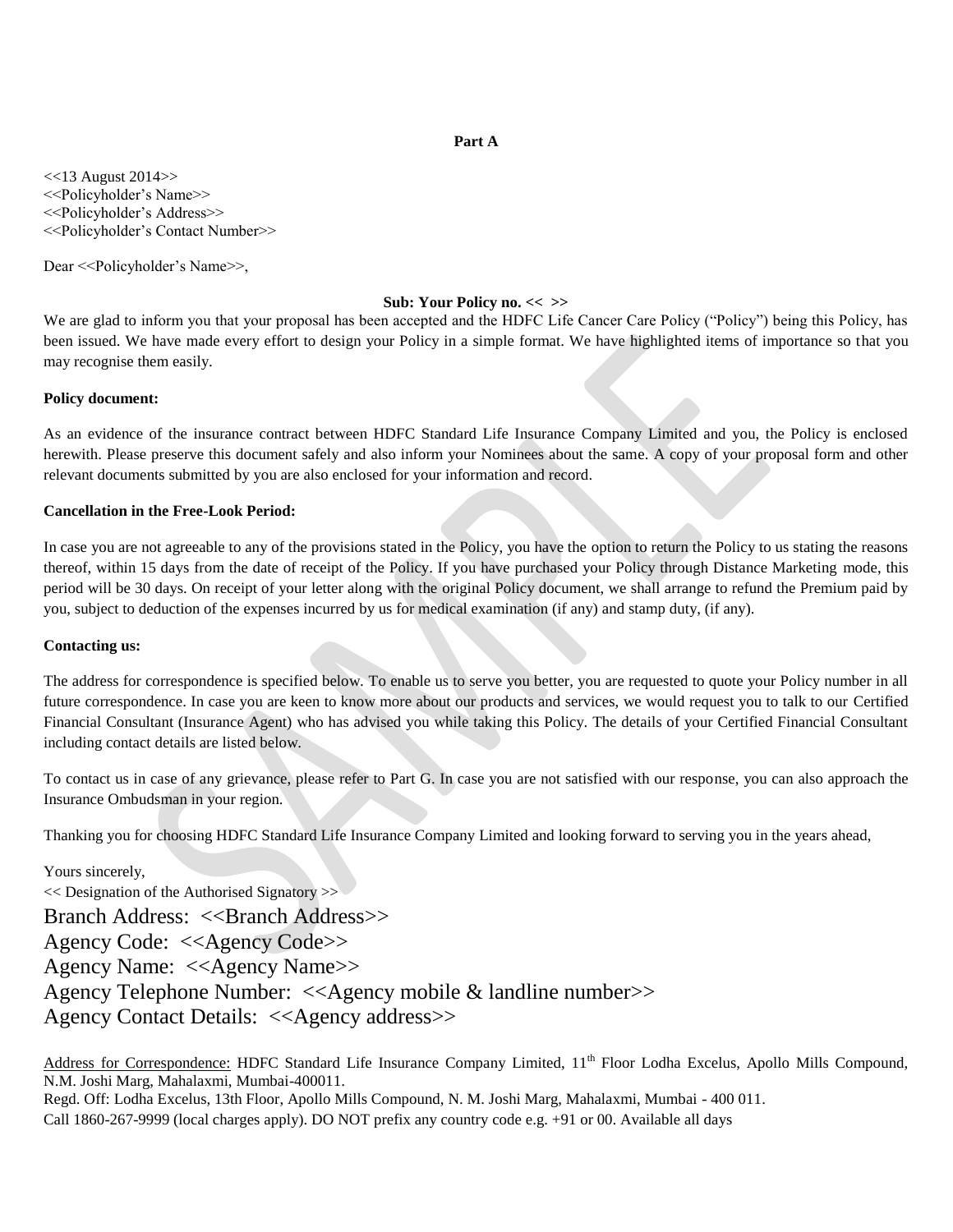from 9am to 9pm | Email – service@hdfclife.com | NRIservice@hdfclife.com (For NRI customers only) Visit – [www.hdfclife.com](http://www.hdfclife.com/) . CIN:U99999MH2000PLC128245.

# **POLICY DOCUMENT- HDFC Life Cancer Care**

**Unique Identification Number: << >>**

Your Policy is a non linked non participating protection plan. This document is the evidence of a contract between HDFC Standard Life Insurance Company Limited and the Policyholder as described in the Policy Schedule given below. This Policy is based on the Proposal made by the within named Policyholder and submitted to the Company along with the required documents, declarations, statements, any response given to Health Questionnaire by the Life Assured, applicable medical evidence and other information received by the Company from the Policyholder, Life Assured or on behalf of the Policyholder. This Policy is effective upon receipt and realisation, by the Company, of the consideration payable as First Premium under the Policy. This Policy is written under and will be governed by the applicable laws in force in India and all Premiums and Benefits are expressed and payable in Indian Rupees.

# **POLICY SCHEDULE**

**Policy number: << >>**

**Client ID: << >>**

# **Policyholder Details**

| Name           | -- -- |  |  |
|----------------|-------|--|--|
| <b>Address</b> |       |  |  |

# **Life Assured Details**

| <b>Name</b> | Date of Birth      | Age on the Date of Risk Age Admitted<br>Commencement |               |
|-------------|--------------------|------------------------------------------------------|---------------|
|             | $<<$ dd/mm/yyyy >> | vears                                                | $<<$ Yes/No>> |

# **Policy Details**

| Date of Commencement of                     | $<<$ Date>>                                                                                       | <b>Frequency of Premium</b>                                                     | << Annual/Half-yearly/ Quarterly/                                                           |
|---------------------------------------------|---------------------------------------------------------------------------------------------------|---------------------------------------------------------------------------------|---------------------------------------------------------------------------------------------|
| <b>Policy</b>                               |                                                                                                   | <b>Payment</b>                                                                  | Monthly $>>$                                                                                |
| <b>Date of Risk</b><br><b>Commencement</b>  | $<<$ RCD $>>$                                                                                     | <b>Premium per Frequency</b><br>of Premium Payment                              | $Rs. \ll \gg$<br>Please refer to Part C Clause (3) for<br>details on premium rate guarantee |
| Date of Issue/Inception of<br><b>Policy</b> | << First Issue Date>>                                                                             | <b>Underwriting Extra</b><br><b>Premium per Frequency</b><br>of Premium Payment | $Rs. \ll \gg$<br>Please refer to Part C Clause (3) for<br>details on premium rate guarantee |
| <b>Premium Due Date(s)</b>                  | < <dd month="">&gt;</dd>                                                                          | <b>Total Premium per</b><br><b>Frequency of</b><br><b>Premium Payment</b>       | $\text{Rs.} \ll \gg$                                                                        |
| <b>Plan Option</b>                          | << Silver/Gold/Platinum>>                                                                         | <b>Grace Period</b>                                                             | $<< 15$ (for Monthly mode) 30 (for<br>other modes) $>>$ days                                |
| <b>Sum Insured</b>                          | $Rs. \ll \gg$                                                                                     | <b>Final Premium Due</b><br>Date                                                | $<<$ dd/mm/yyyy >>                                                                          |
| <b>Annualised Premium</b>                   | $Rs. \ll \gg$<br>Please refer to Part C<br>Clause $(3)$ for details on<br>premium rate guarantee. | <b>Maturity Date/Vesting</b><br>Date                                            | $<<$ dd/mm/yyyy >>                                                                          |
| <b>Policy Term</b>                          | $<<$ >> years                                                                                     | Policy issued on the<br>basis of Health<br><b>Questionnaire (HQ)</b>            | $<<$ Yes/No >>                                                                              |
| <b>Premium Paying Term</b>                  | $<<$ >> years                                                                                     |                                                                                 |                                                                                             |

**Riders** 

| Rider<br>Name | . .<br>Rider<br>'erm | - The P<br>Assured<br>Sur<br>. 10T<br>-Kider |
|---------------|----------------------|----------------------------------------------|
|               | years<br>∼           | Rs.                                          |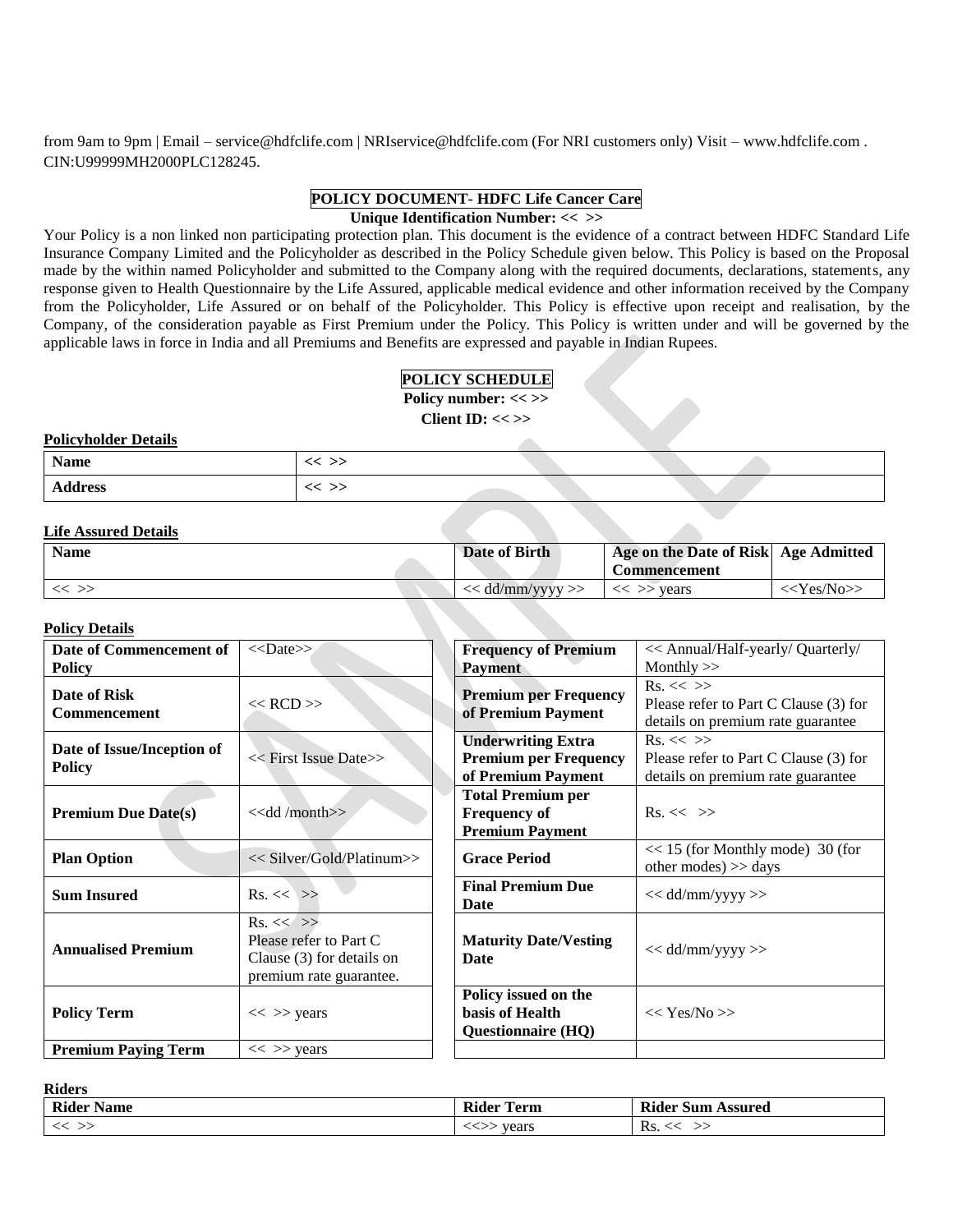The Premium amount is excluding Taxes and levies as applicable on the Premium. Amount of Taxes and levies as applicable will be charged at actuals as per prevalent rate.

| <b>Nominee's Name</b>              | $<<$ Nominee-1 $>>$  | $<<$ Nominee-2 $>>$  |
|------------------------------------|----------------------|----------------------|
| Date of Birth of Nominee           | $<<$ dd/mm/yyyy $>>$ | $<<$ dd/mm/yyyy $>>$ |
| <b>Nomination Percentage</b>       | $<<$ >> %            | $<<$ >> %            |
| <b>Nominee's Address</b>           | $<<$ >>              | $<<$ >>              |
| <b>Appointee's Name</b>            |                      |                      |
| (Applicable where the Nominee is a | $<<$ >>              |                      |
| minor)                             |                      |                      |
| Date of Birth of Appointee         | $<<$ dd/mm/yyyy $>>$ |                      |
| <b>Appointee's Address</b>         | $<<$ >>              |                      |

# **NOMINATION SCHEDULE**

Signed at Mumbai on <<>> For HDFC Standard Life Insurance Company Limited

# Authorised Signatory

In case you notice any mistake, you may return the Policy document to us for necessary correction.

# **SPACE FOR ENDORSEMENTS**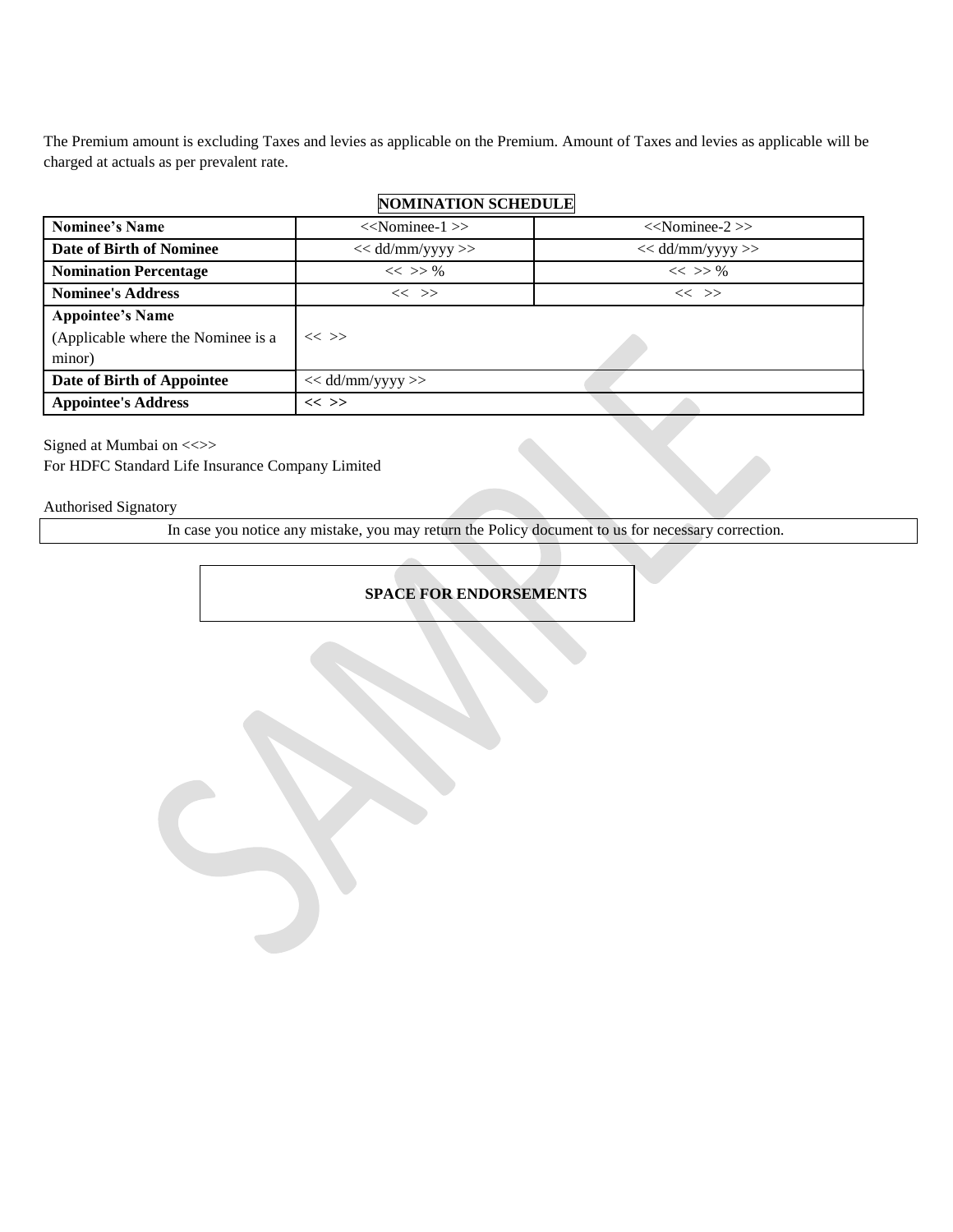# **Part B**

## **Definitions**

- In this Policy, the following definitions shall be applicable:
- 1) *Appointee –* means the person named by you and registered with us in accordance with the Nomination Schedule, who is authorized to receive the benefits under this Policy on the death of the Life Assured while the Nominee is a minor;
- 2) *Company, company, Insurer, Us, us, We, we, Our, our -* means or refers to HDFC Standard Life Insurance Company Limited.
- 3) *Date of Risk Commencement –* means the date, as stated in the Policy Schedule, on which the insurance coverage under this Policy commences;
- 4) *Frequency of Premium Payment* means the period, as stated in the Policy Schedule, between two consecutive Premium due dates for the Policy;
- 5) *Life Assured* means the person as stated in the Policy Schedule on whose life the contingent events have to occur for the Benefits to be payable. The Life Assured may be the Policyholder.
- 6) *Maturity Date* means the date stated in the Policy Schedule, on which the Policy Term expires and this Policy terminates;
- 7) *Nominee* means the person named by you and registered with us in accordance with the Nomination Schedule, who is authorized to receive the benefits under this Policy, on the death of the Life Assured;
- 8) *Policy Anniversary –* means the annual anniversary of the Date of Risk Commencement;
- Policyholder, You, you, your means or refers to the Policyholder stated in the Policy Schedule.
- 10) *Policy Term* means the term of the Policy as stated in the Policy Schedule;
- 11) *Premium(s )* means an amount stated in the Policy Schedule, payable by you to us for every Policy Year by the due dates, and in the manner stated in the Policy Schedule, to secure the benefits under this Policy, excluding Taxes and levies as applicable;
- 12) *Premium Paying Term –* means the period as stated in the Policy Schedule, in years, over which Premiums are payable;
- 13) *Revival of a Policy –* means restoration of the Policy, which was discontinued due to the non-payment of Premium, by the Company with all the benefits mentioned in the Policy document, with or without rider benefits, if any, upon the receipt of all the Premiums due and other charges/late fee, if any, as per the terms and conditions of the Policy, upon being satisfied as to the continued insurability of the insured on the basis of the information, documents and reports furnished by the Policyholder.
- 14) *Revival Period -* means the period of two consecutive years from the date of discontinuance of the Policy, during which period the Policyholder is entitled to revive the Policy, which was discontinued due to the non-payment of Premium, in accordance with the terms of Revival of a Policy.
- 15) *Sum Insured –* is the face value of the Policy contracted between you and us.

## 16) **Cancer specific definitions:**

## **Carcinoma-in-situ**

Carcinoma-in-situ shall mean a histologically proven, localized pre-invasion lesion where cancer cells have not yet penetrated the basement membrane or invaded (in the sense of infiltrating and / or actively destroying) the surrounding tissues or stroma in any one of the following covered organ groups, and subject to any classification stated:

**a)** breast, where the tumour is classified as Tis according to the TNM Staging method, **b)** corpus uteri, vagina, vulva or fallopian tubes where the tumour is classified as Tis according to the TNM Staging method or FIGO\* Stage 0; **c)** cervix uteri, classified as cervical intraepithelial neoplasia grade III (CIN III) or as Tis according to the TNM Staging method or FIGO\* Stage 0; **d)** ovary –include borderline ovarian tumours with intact capsule, no tumour on the ovarian surface, classified as T1aN0M0, T1bN0M0 (TMN Staging) or FIGO 1A, FIGO 1B, **e)** Colon and rectum; **f)** Penis; **g)** Testis; **h)** Lung; **i)** Liver; **j)** Stomach and esophagus; **k)** Urinary tract, for the purpose of in-situ cancers of the bladder, stage Ta of papillary carcinoma is included **l)** Nasopharynx For purposes of this Policy, Carcinoma-in-situ must be confirmed by a biopsy.

\* FIGO refers to the staging method of the Federation Internationale de Gynecologie et d'Obstetrique

Pre-malignant lesions and Carcinoma-in-situ of any organ unless listed above are excluded.

### **Early Stage Cancer**

Early Stage Cancer shall mean the presence of one of the following malignant conditions: **(i)** Tumour of the thyroid histologically classified as T1N0M0 according to the TNM classification; **(ii)** Prostate tumour should be histologically described as TNM Classification T1a or T1b or T1c are of another equivalent or lesser classification. **(iii)** Chronic lymphocytic leukaemia classified as RAI Stage I or II; **(iv)** Basal cell and squamous skin cancer that has spread to distant organs beyond the skin, **(v)** Hodgkin's lymphoma Stage I by the Cotswolds classification staging system.

The Diagnosis must be based on histopathological features and confirmed by a Pathologist. Pre-malignant lesions and conditions, unless listed above, are excluded. **Major Cancer** 

A malignant tumour characterised by the uncontrolled growth & spread of malignant cells with invasion & destruction of normal tissues. This diagnosis must be supported by histological evidence of malignancy & confirmed by a pathologist. The term cancer includes leukemia, lymphoma and sarcoma. The following are excluded -

**(i)** Tumours showing the malignant changes of carcinoma in situ & tumours which are histologically described as premalignant or non-invasive, including but not limited to: Carcinoma in situ of breasts, Cervical dysplasia CIN-1, CIN -2 & CIN-3. **(ii)** Any skin cancer other than invasive malignant melanoma, **(iii)** All tumours of the prostate unless histologically classified as having a Gleason score greater than 6 or having progressed to at least clinical TNM classification T2N0M0. **(iv)** Papillary micro - carcinoma of the

thyroid less than 1 cm in diameter, **(v)** Chronic lymphocyctic leukaemia less than RAI stage 3, **(vi)** All tumours of the urinary bladder histologically classified as T1N0M0 (TNM Classification) or below, **(vii)** All tumours in the presence of HIV infection

## **Pre-existing condition**

Pre-existing condition is a cancer condition (primary or metastatic); precancerous condition or related condition(s) for which the insured had signs or symptoms, and/or was diagnosed, and/or received medical advice/treatment within 48 months prior to the date on which the policy was issued.

Any cancer condition (primary or metastatic); precancerous condition or related condition(s) for which the insured had signs or symptoms, and/or was diagnosed, and/or received medical advice/treatment between the period starting from the due date of the first unpaid premium till the date of reinstatement of policy will also qualify as a Pre-existing condition.

#### **Part C**

#### **1. Benefits:**

(1) There are three Plan Options available to the Policyholder at the time of taking the Policy. The benefits covered under the policy are determined by the Plan Option chosen by the Policyholder. The benefits under the three options are given below:

| <b>Plan Option</b> | <b>Benefits</b>                                    |
|--------------------|----------------------------------------------------|
| <b>SILVER</b>      | <b>Base Benefits</b>                               |
| <b>GOLD</b>        | Base Benefits + Increased Benefit                  |
| <b>PLATINUM</b>    | Base Benefits + Increased Benefit + Income Benefit |

#### **a. Base Benefits** 1. **Cancer Diagnosis Benefit :**

A lump sum benefit, as per the table below, will be paid on diagnosis of:

- Carcinoma-in-situ or Malignant cancer
- Early stage cancers
- Major cancer

| Diagnosis of                                     | Benefit Amount as a % of Applicable Sum<br><b>Insured</b> |
|--------------------------------------------------|-----------------------------------------------------------|
| Early Stage Cancer or<br>Carcinoma-in-situ (CIS) | 25                                                        |
| Maior Cancer                                     | 100 less Early Stage Cancer or CIS claims, if any         |
| <b>WWY e</b><br>$\sim$                           |                                                           |

**2. Waiver of Premium :**

On a valid claim of Early Stage Cancer or Carcinoma-in-situ (CIS) diagnosis, premiums will be waived for a period of three policy years. In case the outstanding term is less than three years then premiums for the outstanding term would be waived. In case the outstanding term is more than three years then the Premiums will be waived only for a period of three years. The Policyholder will need to resume payment of Premiums thereafter without paying any arrears for the last three years.

## **b. Increased Benefit**

This Benefit will be available in case the Policyholder has chosen the Gold or Platinum Plan Option. Under this Benefit, the Sum Insured will increase at a rate of 10% of the initial Sum Insured per annum starting from the first Policy Anniversary. This increase in Sum Insured will continue till the earlier of: increased Sum Insured becoming 200% of initial Sum Insured or any claim event.

Once the claim is made, all future claims shall be based on the increased Sum Insured at the time of first claim. Further increases to the increased Sum Insured shall not be

#### applicable. **c. Income Benefit**

This Benefit will be available only in case the Policyholder has chosen the Platinum Plan Option. Upon the diagnosis of the listed major cancers, a monthly income equal to 1% of the Applicable Sum Insured will be payable for a fixed period of 5 years. "Applicable Sum Insured" is the initial Sum Insured plus any accruals under the Increased Benefits defined above as on the date of first monthly income payout. In the event of the Policyholder's death while receiving the Income Benefit, the remaining payouts under this benefit will be paid to his/her Nominee. **(1)**The benefits for Early Stage Cancer or Carcinoma-in-situ (CIS) shall be payable only once during the policy term and for its first occurrence only. **(2)** On payment of benefits for Major Cancer, the benefits under the Policy will terminate and no further benefits will be payable. Any outstanding Income Benefits will be paid as scheduled. **(3)** All benefits are subject to the exclusions set out in Part F Clause 4(Exclusions). **(4)** All benefits under this Policy shall be paid to the Policyholder if he is alive or the nominee in case of death of Policyholder before the settlement of claim. **(5)** No Maturity Benefit, Surrender, Paid up or Death Benefit is payable under this Policy.

#### **2. Payment and cessation of Premiums**

**(1)** The first Premium must be paid along with the submission of your completed application. Subsequent Premiums are due in full on the due dates as per the Frequency of Premium Payment set out in your Policy Schedule. **(2)** Premiums under the Policy can be paid on yearly, half-yearly, quarterly or monthly basis as per the chosen Frequency of Premium Payment as set out in the Policy Schedule or as amended subsequently. **(3)** If you have chosen monthly Premium payment Frequency, we shall collect first 3 months Premium along in advance on the date of commencement of policy, as a prerequisite to allow monthly mode of premium payment, with the proposal form. **(4)** The Premiums that fall due in the same financial year can be paid in advance. However, where the Premium due in one financial year is paid in advance in earlier financial year, we may collect the same for a maximum period of three months in advance of the due date of the Premium. **(5)** Any Regular Premiums paid before the Due Date will be deemed to have been received on the Due Date for that Regular Premium. **(6)** A grace period of not more than 30 days, where the mode of payment of Premium is other than monthly pay policies, and not more than 15 days in case of monthly mode, is allowed for the payment of each renewal Premium after the first Premium. **(7)** We will not accept part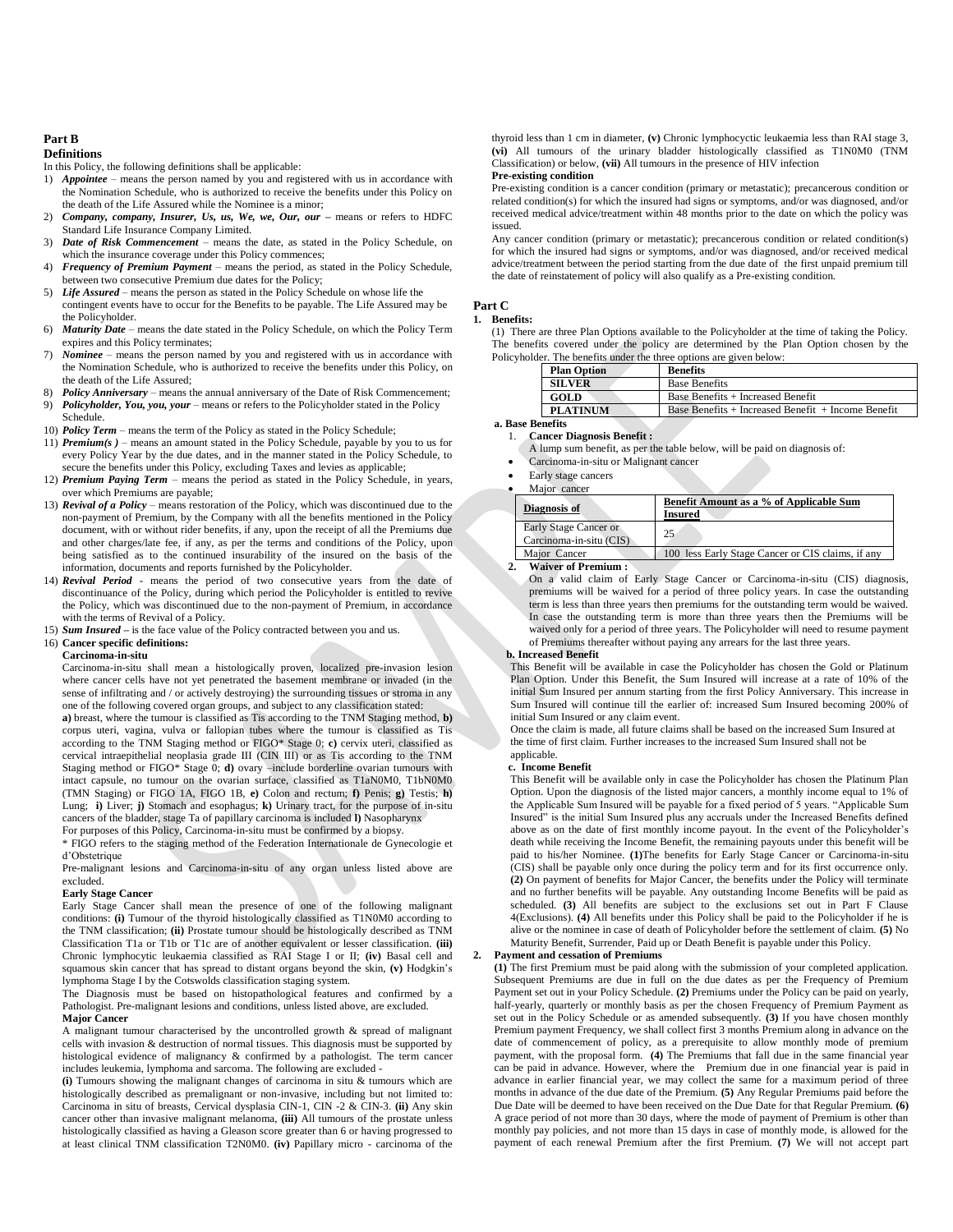payment of the Premium. **(8)** If any Premium remains unpaid after the expiry of the grace period, your Policy may lapse as described in Part D Clause 1, with effect from the due date of the first unpaid Premium. In that event, the Benefits under such Policy shall be payable in accordance with Part D Clause 1. **(9)** Premiums are payable by you without any obligation on us to issue a reminder notice to you. **(10)** Where the Premiums have been remitted otherwise than in cash, the application of the Premiums received is conditional upon the realization of the proceeds of the instrument of payment, including electronic mode. **(11)** The Benefits payable under this Policy will be paid after deduction of the Premium fallen due during the then current Policy year, if such Premium has remained unpaid. **(12)** If you suspend payment of Premium for any reason whatsoever, Part D Clause 1 (Lapsed Policies) may apply and we shall not be held liable for any loss of Benefits.

## **3. Premium Guarantee**

The Premiums shall remain unchanged for a period of three years from the date of issuance of Policy. Upon the completion of three Policy years, the Premiums may be revised by us subject to IRDAI's approval. Any revision in the Premium rates shall be notified to you at least three months prior to the date of such revision and you will be given a period of 30 days from Premium Due Date (on or after the effective date of change) to renew the Policy. If you are not willing to continue the Policy with the revised Premium rates, the Policy will lapse. All terms and conditions applicable to a lapsed Policy as outlined in Part D Clause 1 shall apply. Premium rates, if and when revised, shall be guaranteed for a subsequent block of three years.

## **Part D**

### **1. Lapsed Policies**

**(1)**If any Premium remains unpaid after the expiry of the grace period, the Policy shall lapse without any value. **(2)** No Benefits shall be payable under a lapsed Policy. **(3)** No paid up Benefits shall be payable under the Policy.

#### **2. Revival of the Policy**

**(1)** If your Policy has been lapsed, it may be revived subject to the IRDAI (Non-Linked Insurance Products) Regulations, 2013 as amended from time to time and the terms and conditions that we may specify from time to time. Currently, the application for the revival should be made within two years from the due date of the first unpaid Premium and before the expiry of the Policy Term. The revival will be subject to satisfactory evidence of good health being provided by the Life Assured and payment of outstanding Premiums with interest. Once the Policy is revived, you are entitled to receive all contractual Benefits. (2) Reinstatement request will attract the following: **(a)** A waiting period of 180 days will apply from date of commencement. **(b)** If the policy is revived within 60 days of lapse, only the remaining part of waiting period, will apply. **(c)** If the policy is revived after 60 days of lapse, full 180 day waiting period will apply afresh.

## **3. Alterations**

No alterations are permissible under the Policy except: Change in Frequency of Premium Payment

#### **4. Other Policyholder Options**

The policyholder shall not have any other option.

## **5. Loans**

No loans shall be granted by the Company under the Policy.

## **6. Free Look Cancellation**

In case the Policyholder is not agreeable to any of the provisions stated in the Policy, the Policyholder has an option to return the Policy to the Company stating the reasons thereof, within 15 days from the date of receipt of the Policy. If the Policy has been purchased through Distance Marketing mode, this period will be 30 days. On receipt of the Policyholder's letter along with the original Policy document, the Company shall arrange to refund the Premium paid by the Policyholder, subject to deduction of the expenses incurred by the Company for medical examination (if any) and stamp duty,(if any).

#### **7. Portability**

Under the Policy, you have an option to transfer the credit gained for your pre – existing diseases and time-bound exclusions to any other insurer offering the cover, provided the Policy has been maintained without any break. The detailed procedure for portability would be available on Our website [www.hdfclife.com](http://www.hdfclife.com/) or can be made available on request.

#### **Part E - Charges**

**1. Additional Servicing Charges :** Not Applicable

#### **Part F - General Terms & Conditions**

#### **1. Exclusions**

We will not pay any Benefit under this Policy in respect of any Major Cancer, Carcinoma-in-situ or Early Stage Cancer resulting directly or indirectly from or caused or contributed by (in whole or in part): **(a)** Sexually Transmitted Diseases AIDS or HIV. **(b)** Any congenital conditions; or **(c)** Any pre-existing condition; or **(d)** Intoxication by alcohol or narcotics or voluntarily taking or using any drug, medication or sedative unless it is an "over the counter" drug, medication or sedative taken according to package directions*.* **(e)** Nuclear, biological or chemical contamination (NBC).

#### **2. Age Admitted**

The Company has calculated the Premiums under the Policy on the basis of the age of the Life Assured as declared in the Proposal. In case you have not provided proof of age of the Life Assured with the Proposal, you will be required to furnish such proof of age of the Life Assured as is acceptable to us and have the age admitted. In the event the age

so admitted ("Correct Age") during the Policy Term is found to be different from the age declared in the Proposal, without prejudice to our rights and remedies including those under the Insurance Act, 1938 as amended from time to time, we shall take one of the following actions: **(1)** If eligible, and if the Correct Age is found to be higher, the benefit payable under this Policy, Rider, if any, shall be after deduction of such difference of Premium (i.e difference in Premium paid based on age declared in the Proposal and Premium based on the Correct Age) along with interest thereon. In such cases, before calculating the amount of benefit payable, the Policy shall be subject to re-underwriting and the Sum Assured shall be subject to eligibility as per underwriting norms and the Premium to be deducted shall be calculated proportionately on such Sum Assured payable. If the Correct Age is found to be lower, excess Premiums without any interest shall be refunded. **(2)** If ineligible for the Policy basis the Correct Age, the Policy shall be void-ab-initio and the total Premiums paid shall be refunded without interest after deducting all applicable charges like medical, Stamp Duty, risk etc.

#### **3. Claims Procedure**

The Benefits under this Policy will be payable if and only if

**(1)** Waiting period is not applicable at the time of the claim,

Waiting Period: A waiting period of 180 days will apply from the date of commencement of cover.

**On revival: a)** If the Policy is revived within 60 days, only the remaining part of waiting period will apply. **b)** If the Policy is revived after 60 days, full 180 day waiting period will apply afresh.

The Policy shall terminate and no benefit shall be payable under the Policy if the diagnosis or signs or symptoms (related to the diagnosed Cancer) first occurred during the waiting period. **(2)** The Life Assured survives for a period of 7 days from the date of diagnosis of the condition, **(3)** The condition is intimated to us before the Maturity Date **(4)** The standard Policy provisions specified in Part F Clause 1 (Exclusions) and Clause 7 (Incorrect Information and Non Disclosure) are not attracted, **(5)** The Policy has not been discontinued or surrendered or cancelled or terminated; and (6) All relevant documents in support of the claim have been provided to the Company. These would normally include the following:

**a**. Fully completed claim form (including NEFT details), **b.** Original Policy document , **c.** Claimant's identity and residence proof, **d.** Advance discharge voucher, **e.** A copy of medical records for diagnosis & treatment attested by treating doctor **f.** A copy of past medical records attested by self, **g.** Attending physician statement, **h.** Usual family doctor certificate, **i.** Employer certificate (if applicable), and **j.** Depending on the circumstances, further documents may be called for as we deem fit.

**(7)**The claim is required to be intimated to us along with all necessary claim documents required within 60 days from the date of diagnosis of the condition. However, we may condone the delay in claim intimation, if any, where the delay is proved to be for reasons beyond the control of the claimant

#### **4. Assignment or Transfer**

The Policyholder can assign or transfer of a Policy in accordance with Section 38 of the Insurance Act, 1938 as amended from time to time. Simplified version of the provisions of Section 38 is enclosed in Annexure I for reference.

## **5. Nomination**

The Policyholder can nominate a person/ persons in accordance with Section 39 of the Insurance Act, 1938 as amended from time to time. Simplified version of the provisions of Section 39 is enclosed in Annexure II for reference.

## **6. Issuance of Duplicate Policy:**

The Policyholder can request for a duplicate copy of the Policy at HDFC Life offices or through Certified Financial Consultant (Insurance Agent) who advised you while taking this Policy. While making an application for duplicate Policy the Policyholder is required to submit a notarized original indemnity bond, an affidavit duly stamped along with KYC documents. Additional charges may be applicable for issuance of the duplicate Policy.

**7. Incorrect Information and Non-Disclosure**

Fraud, misrepresentation and forfeiture would be dealt with in accordance with provisions of Section 45 of the Insurance Act 1938 as amended from time to time. Simplified version of the provisions of Section 45 is enclosed in Annexure III for reference.

## **8. Taxes**

(1) Indirect Taxes: Taxes and levies as applicable shall be levied. Any taxes and levies becoming applicable in future may become payable by you by any method including by levy of an additional monetary amount in addition to premium and or charges. (2) Direct Taxes: Tax will be deducted at the applicable rate from the payments made under the policy, as per the prevailing provisions of the Income Tax Act, 1961

### **9. Modification, Amendment, Re-enactment of or to the Insurance laws and rules, regulations, guidelines, clarifications, circulars etc. thereunder**

**(1)** This Policy is subject to: **(i)** The Insurance Act 1938, as amended from time to time, **(ii)** Amendments, modifications (including re-enactment) as may be made from time to time, and **(iii)** Other such relevant Regulations, Rules, Laws, Guidelines, Circulars, Enactments etc as may be introduced thereunder from time to time. **(2)** We reserve the right to change any of these Policy Provisions / terms and conditions in accordance with changes in applicable Regulations or Laws, and where required, with IRDAI's approval. **(3)** We are required to obtain prior approval from the IRDAI before making any material changes to these provisions, except for changes of regulatory / statutory nature. **(4)** We reserve the right to require submission by you of such documents and proof at all life stages of the Policy as may be necessary to meet the requirements under Anti- money Laundering/Know Your Customer norms and as may be laid down by IRDAI and other regulators from time to time.

#### **10. Jurisdiction:**

This Policy shall be governed by the laws of India and the Indian Courts shall have jurisdiction to settle any disputes arising under the Policy.

**11. Notices**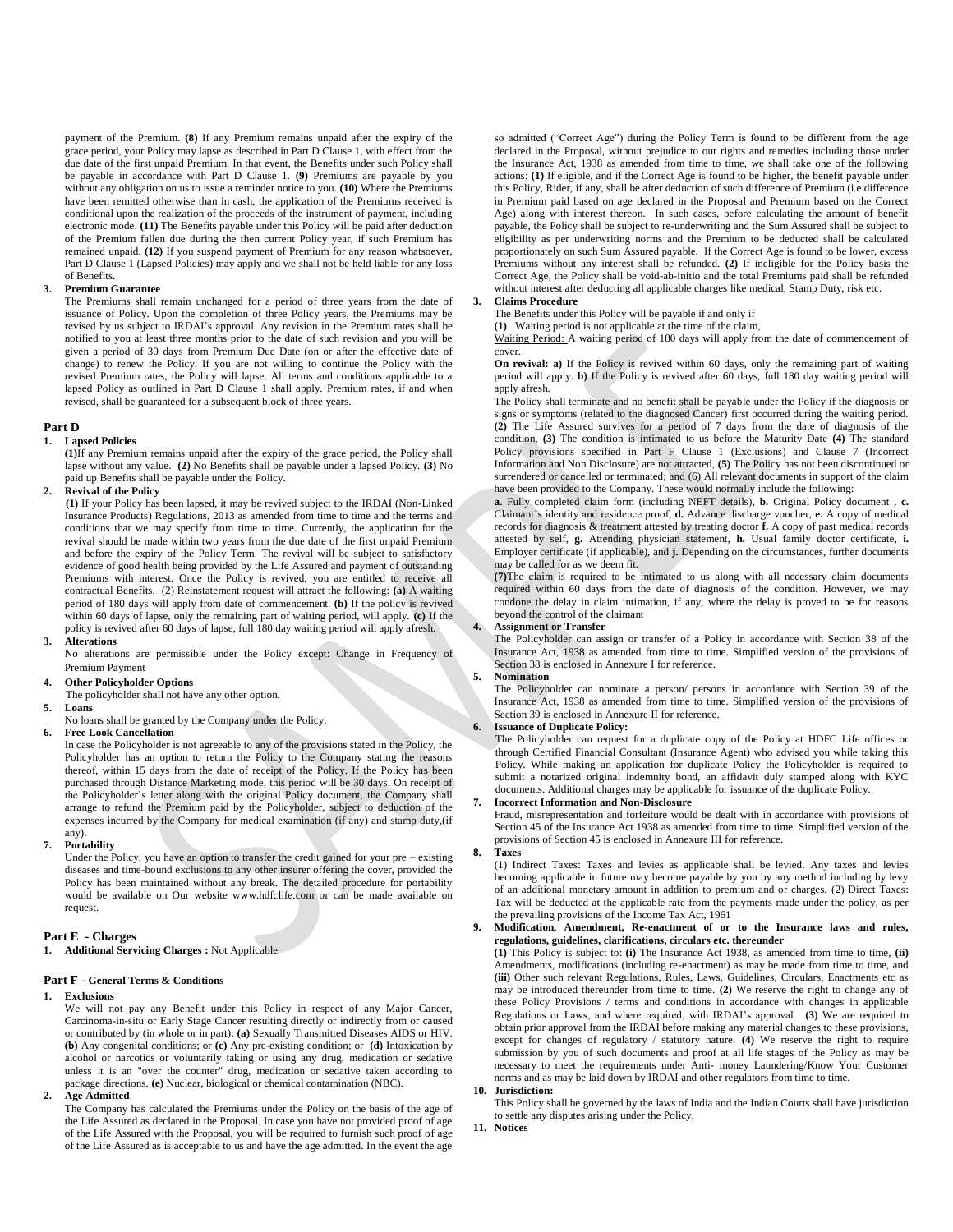Any notice, direction or instruction given to us, under the Policy, shall be in writing and delivered by hand, post, facsimile or from registered electronic mail ID to:

HDFC Standard Life Insurance Company Limited, 11<sup>th</sup> Floor, Lodha Excelus, Apollo Mills Compound, N.M. Joshi Marg, Mahalaxmi, Mumbai - 400011.

Registered Office: Lodha Excelus, 13th Floor, Apollo Mills Compound, N.M. Joshi Marg, Mahalaxmi, Mumbai - 400011.

E-mail: service@hdfclife.com

Or such other address as may be informed by us.

Similarly, any notice, direction or instruction to be given by us, under the Policy, shall be in writing and delivered by hand, post, courier, facsimile or registered electronic mail ID to the updated address in the records of the Company.

You are requested to communicate any change in address, to the Company supported by the required address proofs to enable the Company to carry out the change of address in its systems. The onus of intimation of change of address lies with the Policyholder. An updated contact detail of the Policyholder will ensure that correspondences from the Company are correctly addressed to the Policyholder at the latest updated address.

## **Part G – Grievance Redress Mechanism**

## **1. Complaint Resolution Process**

(i) The customer can contact us on the below mentioned address in case of any complaint/ grievance: Grievance Redressal Officer, HDFC Standard Life Insurance Company Limited, 11th Floor, Lodha Excelus, Apollo Mills Compound, N. M. Joshi Marg, Mahalaxmi, Mumbai, Maharashtra – 400011, Helpline number: 18602679999 (Local charges apply) E-mail: [service@hdfclife.com](mailto:service@hdfclife.com) (ii) All grievances (Service and sales) received by the Company will be responded to within the prescribed regulatory Turn Around Time (TAT) of 14 days. (iii) Written request or email from the registered email id is mandatory. (iv) If required, we will investigate the complaints by taking inputs from the customer over the telephone or through personal meetings. (v)We will issue an acknowledgement letter to the customer within 3 working days of the receipt of complaint. (vi) The acknowledgement that is sent to the customer has the details of the complaint no., the Policy no. and the Grievance Redressal Officer's name who will be handling the complaint of the customer. (vii) If the customer's complaint is addressed within 3 days, the resolution communication will also act as the acknowledgment of the complaint. (viii) The final letter of resolution will offer redressal or rejection of the complaint with the reason for doing the same. (ix) In case the customer is not satisfied with the decision sent to him or her, he or she may contact our Grievance Redressal Officer within 8 weeks of the receipt of the communication at any of the touch points mentioned in the document, failing which, we will consider the complaint to be satisfactorily resolved. (x) The following is the escalation matrix in case there is no response within the prescribed timelines or if you are not satisfied with the response. The number of days specified in the below- mentioned escalation matrix will be applicable from the date of escalation.

| <b>Level</b>                    | <b>Designation</b>                                      | <b>Response</b> |
|---------------------------------|---------------------------------------------------------|-----------------|
|                                 |                                                         | <b>Time</b>     |
| 1st Level                       | Sr. Manager - Customer 10 working                       |                 |
|                                 | Relations                                               | days            |
| 2nd<br>Level                    | (for Vice President - Customer 10 working)              |                 |
| response not received Relations |                                                         | days            |
| from Level 1)                   |                                                         |                 |
| Final<br>Level                  | (for $\text{Sr.}$ Vice President and $\text{3}$ working |                 |
|                                 | response not received Head Customer Relations days      |                 |
| from Level 2)                   | & Principal Grievance                                   |                 |
|                                 | Redressal Officer                                       |                 |

You are requested to follow the aforementioned matrix to receive satisfactory response from us. (xi) If you are not satisfied with the response or do not receive a response from us within 14 days, you may approach the Grievance Cell of the Insurance Regulatory and Development Authority of India (IRDAI) on the following contact details:

IRDAI Grievance Call Centre (IGCC) TOLL FREE NO:155255

**Email ID:** [complaints@irda.gov.in;](mailto:complaints@irda.gov.in) **Online**- You can register your complaint online at http://www.igms.irda.gov.in/ **Address** for communication for complaints by fax/paper: Consumer Affairs Department, Insurance Regulatory and Development Authority of India, 9th floor, United India Towers, Basheerbagh, Hyderabad– 500029, Telangana, Fax No: 91-40- 6678 9768

**2. In the event you are dissatisfied with the response provided by us, you may approach the Insurance Ombudsman in your region. The contact details of the Insurance Ombudsman are provided below.** 

**a. Details and addresses of Insurance Ombudsman**

- 1. **Ahmedabad Centre**: Office of the Insurance Ombudsman, 2nd Floor, Ambica House, Nr. C.U. Shah College, 5, Navyug Colony, Ashram Road, Ahmedabad - 380 014. Tel.:- 079- 27546150/27546139 Fax : 079-27546142 Email: [bimalokpal.ahmedabad@gbic.co.in](mailto:bimalokpal.ahmedabad@gbic.co.in) **Areas of Jurisdiction:**  Gujarat , Dadra & Nagar Haveli, Daman and Diu
- 2. **Bhopal Centre**: Office of the Insurance Ombudsman, Janak Vihar Complex, 2<sup>nd</sup> Floor, 6, Malviya Nagar, Opp. Airtel Office, Near New Market, Bhopal - 462 003.Tel.:- 0755-2769201/9202 Fax : 0755-2769203 Email: [bimalokpal.bhopal@gbic.co.in](mailto:bimalokpal.bhopal@gbic.co.in) **Areas of Jurisdiction:** Madhya Pradesh & Chhattisgarh
- 3. **Bhubaneshwar Centre:** Office of the Insurance Ombudsman, 62, Forest Park, Bhubneshwar -751 009. Tel.:- 0674-2596461 /2596455 Fax: 0674-2596429 Email: [bimalokpal.bhubaneswar@gbic.co.in](mailto:bimalokpal.bhubaneswar@gbic.co.in) **Areas of Jurisdiction:**  Orissa
- 4. **Bengaluru Centre:** Office of the Insurance Ombudsman, Jeevan Soudha Bldg. PIDNo.  $57-27-N-19$ , Ground Floor,  $19/19$ ,  $24<sup>th</sup>$ Main Road, JP Nagar,  $1<sup>st</sup>$  Phase, Bengaluru – 560078. Tel No: 080-26652048/26652049 Email: bimalokpal.bengaluru@gbic.co.in **Areas of Jurisdiction:**  Karnataka
- 5. **Chandigarh Centre:** Office of the Insurance Ombudsman, S.C.O. No.101, 102 & 103, 2nd Floor, Batra Building, Sector 17- D, Chandigarh-160 017. Tel.:- 0172- 2706196 / 2706468 Fax : 0172-2708274 Email: [bimalokpal.chandigarh@gbic.co.in](mailto:bimalokpal.chandigarh@gbic.co.in) **Areas of Jurisdiction:** Punjab , Haryana, Himachal Pradesh, Jammu & Kashmir , Chandigarh
- 6. **Chennai Centre:** Office of the Insurance Ombudsman, Fathima Akhtar Court,4th Floor, 453, Anna Salai, Teynampet,CHENNAI-600 018.Tel.:- 044-24333668 /24335284 Fax : 044-24333664 Email: [bimalokpal.chennai@gbic.co.in](mailto:bimalokpal.chennai@gbic.co.in) **Areas of Jurisdiction:**  Tamil Nadu, Pondicherry Town and Karaikal (which are part of Pondicherry)
- 7. **New Delhi Centre:** Office of the Insurance Ombudsman,2/2 A, Universal Insurance Bldg.,Asaf Ali Road,NEW DELHI-110 002.Tel.:- 011- 23239633 / 23237532 Fax : 011-23230858Email: [bimalokpal.delhi@gbic.co.in](mailto:bimalokpal.delhi@gbic.co.in) **Areas of Jurisdiction:** Delhi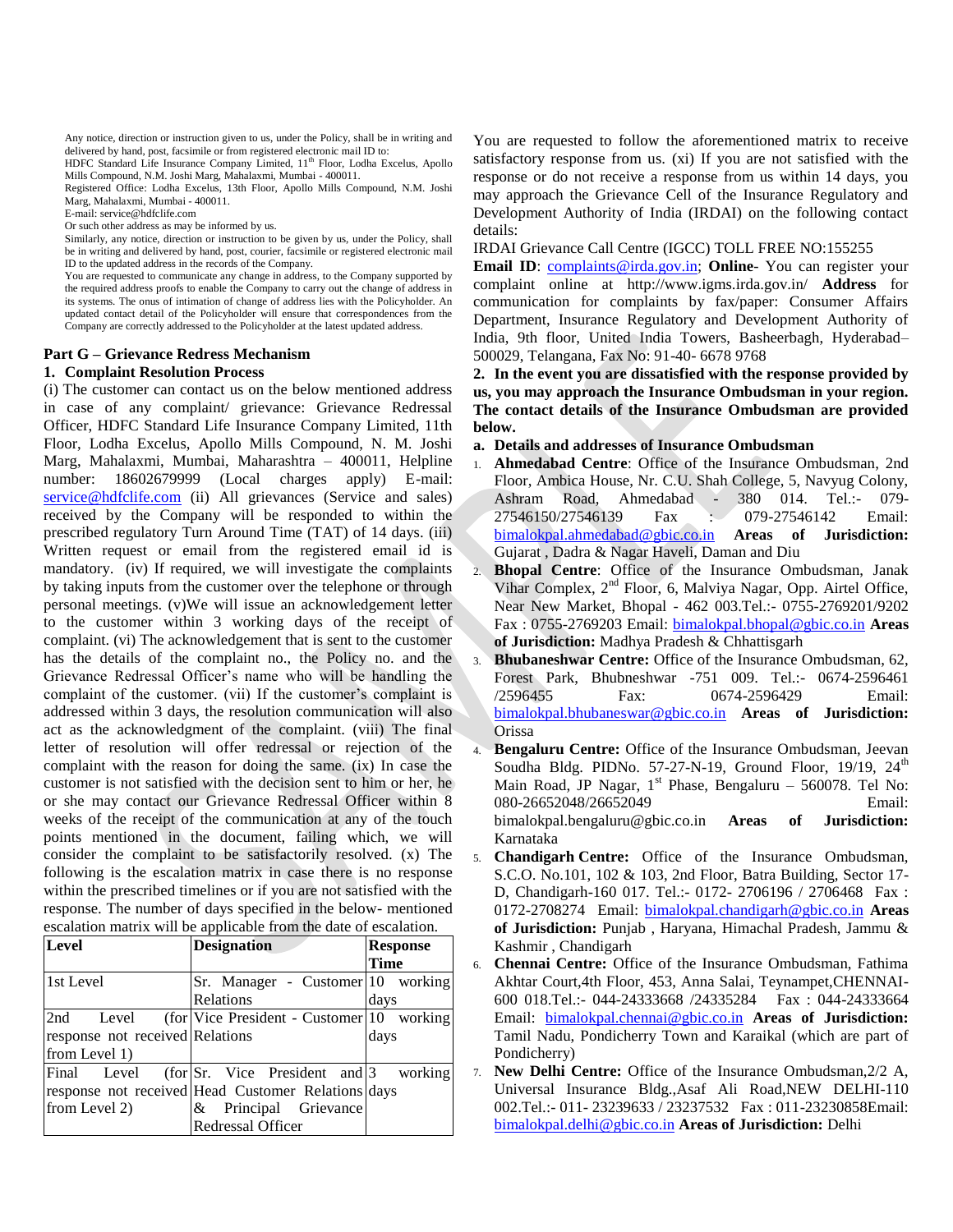- 8. **Guwahati Centre:** Office of the Insurance Ombudsman,"Jeevan Nivesh", 5th Floor,Near Panbazar Overbridge, S.S. Road, GUWAHATI-781 001 (ASSAM).Tel.:- 0361-2132204/5 Fax : 0361-2732937 Email: [bimalokpal.guwahati@gbic.co.in](mailto:bimalokpal.guwahati@gbic.co.in) **Areas of Jurisdiction:** Assam , Meghalaya, Manipur, Mizoram, Arunachal Pradesh, Nagaland and Tripura
- 9. **Hyderabad Centre:** Office of the Insurance Ombudsman,6- 2-46, 1st Floor, Moin Court, Lane Opp. Saleem Function Palace, A.C. Guards, Lakdi-Ka-Pool, Hyderabad-500 004. Tel : 040-65504123/23312122 Fax: 040-23376599 Email: [bimalokpal.hyderabad@gbic.co.in](mailto:bimalokpal.hyderabad@gbic.co.in) **Areas of Jurisdiction:**  Andhra Pradesh, Telangana, Yanam and part of Territory of Pondicherry
- 10. **Jaipur Centre**: Office of the Insurance Ombudsman, Jeevan Nidhi-II Bldg., Ground Floor, Bhawani Singh Marg, Jaipur – 302005 Tel : 0141-2740363 Email: [bimalokpal.jaipur@gbic.co.in](mailto:bimalokpal.jaipur@gbic.co.in) **Areas of Jurisdiction:** Rajasthan
- 11. **Ernakulam Centre**: Office of the Insurance Ombudsman, 2nd Floor, Pulinat Bldg., Opp. Cochin Shipyard, M.G.Road, Ernakulam - 682 015. Tel : 0484-2358759/2359338 Fax : 0484-2359336 Email: [bimalokpal.ernakulam@gbic.co.in](mailto:bimalokpal.ernakulam@gbic.co.in) **Areas of Jurisdiction:** Kerala , Lakshadweep , Mahe – a part of Pondicherry
- 12. **Kolkata Centre:** Office of the Insurance Ombudsman, Hindustan Building. Annexe, 4th Floor, 4, C.R. Avenue,KOLKATA-700 072.Tel : 033-22124339/22124340 Fax : 033-22124341 Email: [bimalokpal.kolkata@gbic.co.in](mailto:bimalokpal.kolkata@gbic.co.in) **Areas of Jurisdiction:** West Bengal , Andaman & Nicobar Islands, Sikkim
- 13. **Lucknow Centre:** Office of the Insurance Ombudsman, 6th Floor, Jeevan Bhawan, Phase-II, Nawal Kishore Road, Hazaratganj, Lucknow - 226 001. Tel : 0522 - 2231330/2231331 Fax : 0522-2231310 Email: [bimalokpal.lucknow@gbic.co.in](mailto:bimalokpal.lucknow@gbic.co.in) **Areas of Jurisdiction:**  Districts of Uttar Pradesh Laitpur, Jhansi, Mahoba, Hamirpur, Banda, Chitrakoot, Allahabad, Mirzapur, Sonbhabdra, Fatehpur, Pratapgarh, Jaunpur,Varanasi, Gazipur, Jalaun, Kanpur, Lucknow, Unnao, Sitapur, Lakhimpur, Bahraich, Barabanki, Raebareli, Sravasti, Gonda, Faizabad, Amethi, Kaushambi, Balrampur, Basti, Ambedkarnagar, Sultanpur, Maharajgang, Santkabirnagar, Azamgarh, Kushinagar, Gorkhpur, Deoria, Mau, Ghazipur, Chandauli, Ballia, Sidharathnagar
- 14. **Mumbai Centre:** Office of the Insurance Ombudsman, 3rd Floor, Jeevan Seva Annexe,S.V. Road, Santacruz(W), MUMBAI-400 054.Tel : 022-26106552 / 26106960 Fax : 022-26106052 Email: [bimalokpal.mumbai@gbic.co.in](mailto:bimalokpal.mumbai@gbic.co.in) **Areas of Jurisdiction:** Goa, Mumbai Metropolitan Region excluding Navi Mumbai & Thane
- 15. **Pune Centre**: Office of the Insurance Ombudsman, Jeevan Darshan Bldg., 3rd Floor, C.T.S. No.s.195 to 198, N.C. Kelkar Road, Narayan peth, PUNE – 411 030. Tel: 020-41312555 Email: [bimalokpal.pune@gbic.co.in](mailto:bimalokpal.pune@gbic.co.in) **Areas of Jurisdiction:** Maharashtra Area of Navi Mumbai and Thane excluding Mumbai Metropolitan Region

16. **Noida Centre**: Office of the Insurance Ombudsman, Bhagwan Sahai Palace, 4th Floor, Main Road, Naya Bans, Sector 15, Distt: Gautam

Buddh Nagar, U.P-201301. Tel.: 0120-2514250/ 2514252 / 2514253 Email: [bimalokpal.noida@gbic.co.in](mailto:bimalokpal.noida@gbic.co.in) **Areas of Jurisdiction:** State of Uttaranchal and the following Districts of Uttar Pradesh: Agra, Aligarh, Bagpat, Bareilly, Bijnor, Budaun, Bulandshehar, Etah, Kanooj, Mainpuri, Mathura, Meerut, Moradabad, Muzaffarnagar, Oraiyya, Pilibhit, Etawah, Farrukhabad, Firozbad, Gautambodhanagar, Ghaziabad, Hardoi, Shahjahanpur, Hapur, Shamli, Rampur, Kashganj, Sambhal, Amroha, Hathras, Kanshiramnagar, Saharanpur

17. **Patna Centre**: Office of the Insurance Ombudsman, 1st Floor, Kalpana Arcade Building, Bazar Samiti Road, Bahadurpur, Patna 800 006. Tel.: 0612-2680952 Email: [bimalokpal.patna@gbic.co.in](mailto:bimalokpal.patna@gbic.co.in.) **Areas of Jurisdiction:**  Bihar, Jharkhand.

## **b. Power of Ombudsman-**

The Ombudsman may receive and consider- [\(i\)](http://indiankanoon.org/doc/160521836/) complaints under rule 13 of Redressal of Public Grievances Rules , 1998; [\(ii\)](http://indiankanoon.org/doc/156757242/) any partial or total repudiation of claims by the Company; [\(iii\)](http://indiankanoon.org/doc/163591613/) any dispute in regard to Premium paid or payable in terms of the Policy; [\(iv\)](http://indiankanoon.org/doc/31367799/) any dispute on the legal construction of the Policy insofar as such disputes relate to claims; [\(v\)](http://indiankanoon.org/doc/26463888/) delay in settlement of claims; [\(vi\)](http://indiankanoon.org/doc/47238858/) non-issue of any insurance document to customers after receipt of Premium.

# **c. Manner in which complaint is to be made –**

[\(i\)](http://indiankanoon.org/doc/160481793/) Policyholder who has a grievance against the Company, may himself or through his legal heirs make a complaint in writing to the Ombudsman within whose jurisdiction the branch or office of the Company complained against is located. [\(ii\)](http://indiankanoon.org/doc/116915928/) The complaint shall be in writing duly signed by the complainant or through his legal heirs and shall state clearly the name and address of the complainant, the name of the branch or office of the Company against which the complaint is made, the fact giving rise to complaint supported by documents, if any, relied on by the complainant, the nature and extent of the loss caused to the complainant and the relief sought from the Ombudsman. *(iii)* No complaint to the Ombudsman shall lie unless -[\(a\)](http://indiankanoon.org/doc/87794950/) The complainant had before making a complaint to the Ombudsman made a written representation to the Company named in the complaint and either the Company had rejected the complaint or the complainant had not received any reply within a period of one month after the Company received his representation or the complainant is not satisfied with the reply given to him by the Company; [\(b\)](http://indiankanoon.org/doc/84880221/) The complaint is made not later than one year after the Company had rejected the representation or sent its final reply on the representation of the complainant; and [\(c\)](http://indiankanoon.org/doc/116794480/) The complaint is not on the same subject-matter, for which any proceedings before any court, or Consumer Forum or arbitrator is pending or were so earlier.

### **Annexure I**

**Section 38 - Assignment or Transfer of Insurance Policies**

Assignment or transfer of a policy should be in accordance with Section 38 of the Insurance Act, 1938 as amended by Insurance Laws (Amendment) Act, 2015. The extant provisions in this regard are as follows:

- (1) This policy may be transferred/assigned, wholly or in part, with or without consideration.
- (2) An Assignment may be effected in a policy by an endorsement upon the policy itself or by a separate instrument under notice to the Insurer.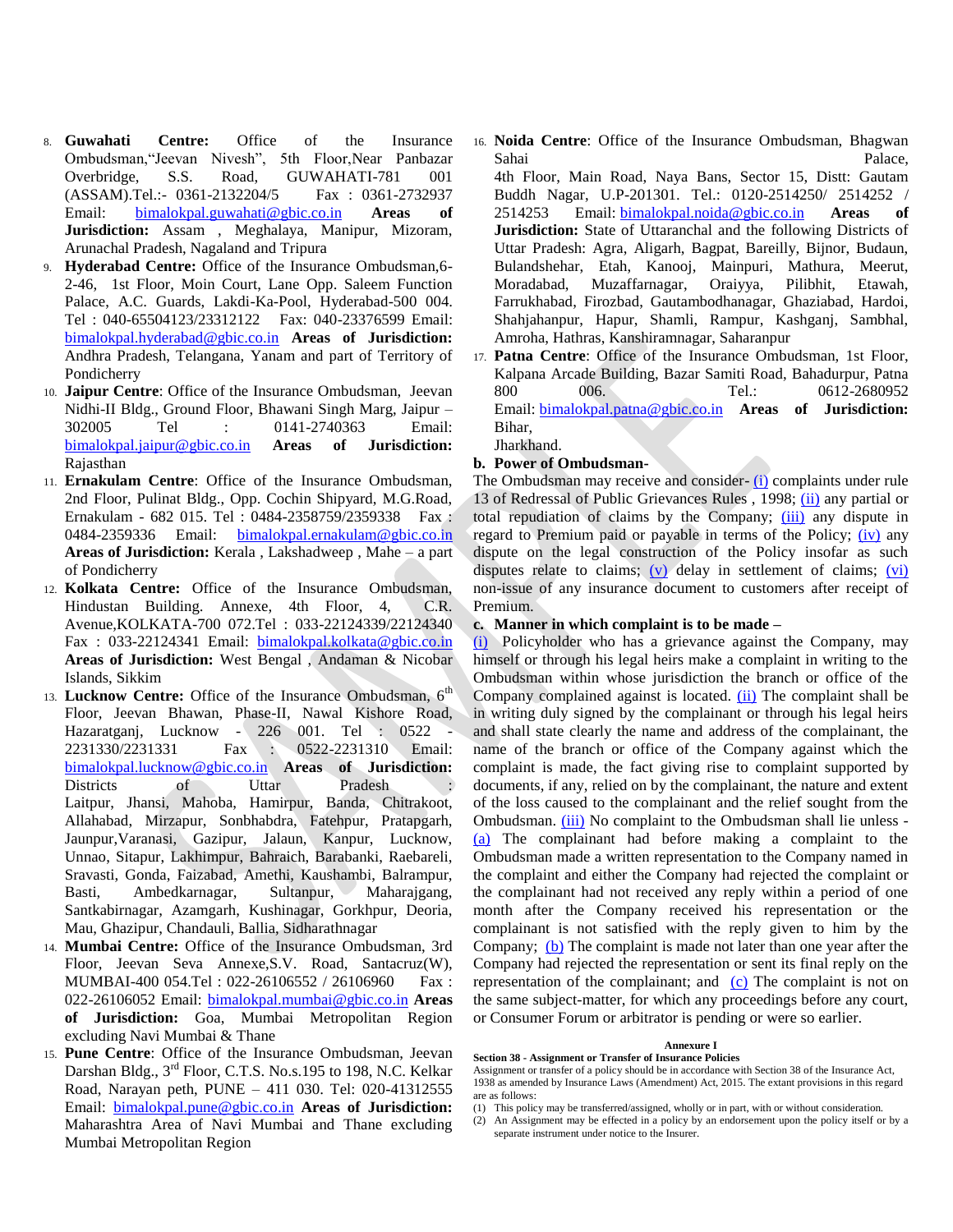- (3) The instrument of assignment should indicate the fact of transfer or assignment and the reasons for the assignment or transfer, antecedents of the assignee and terms on which assignment is made.
- The assignment must be signed by the transferor or assignor or duly authorized agent and attested by at least one witness.
- (5) The transfer or assignment shall not be operative as against an insurer until a notice in writing of the transfer or assignment and either the said endorsement or instrument itself or copy there of certified to be correct by both transferor and transferee or their duly authorised agents have been delivered to the insurer.
- (6) Fee to be paid for assignment or transfer can be specified by the Authority through Regulations.
- (7) On receipt of notice with fee, the insurer should Grant a written acknowledgement of receipt of notice. Such notice shall be conclusive evidence against the insurer of duly receiving the notice.
- (8) If the insurer maintains one or more places of business, such notices shall be delivered only at the place where the policy is being serviced.
- (9) The insurer may accept or decline to act upon any transfer or assignment or endorsement, if it has sufficient reasons to believe that it is (a) not bonafide or (b) not in the interest of the policyholder or (c) not in public interest or (d) is for the purpose of trading of the insurance policy.
- (10) Before refusing to act upon endorsement, the Insurer should record the reasons in writing and communicate the same in writing to Policyholder within 30 days from the date of policyholder giving a notice of transfer or assignment.
- (11) In case of refusal to act upon the endorsement by the Insurer, any person aggrieved by the refusal may prefer a claim to IRDAI within 30 days of receipt of the refusal letter from the Insurer
- (12) The priority of claims of persons interested in an insurance policy would depend on the date on which the notices of assignment or transfer is delivered to the insurer; where there are more than one instruments of transfer or assignment, the priority will depend on dates of delivery of such notices. Any dispute in this regard as to priority should be referred to Authority.
- (13) Every assignment or transfer shall be deemed to be absolute assignment or transfer and the assignee or transferee shall be deemed to be absolute assignee or transferee, except a. where assignment or transfer is subject to terms and conditions of transfer or assignment OR b. where the transfer or assignment is made upon condition that i. the proceeds under the policy shall become payable to policyholder or nominee(s) in the event of assignee or transferee dying before the insured OR ii. the insured surviving the term of the policy Such conditional assignee will not be entitled to obtain a loan on policy or surrender the policy. This provision will prevail notwithstanding any law or custom having force of law which is contrary to the above position.
- (14) In other cases, the insurer shall, subject to terms and conditions of assignment, recognize the transferee or assignee named in the notice as the absolute transferee or assignee and such person a. shall be subject to all liabilities and equities to which the transferor or assignor was subject to at the date of transfer or assignment and b. may institute any proceedings in relation to the policy c. obtain loan under the policy or surrender the policy without obtaining the consent of the transferor or assignor or making him a party to the proceedings
- (15) Any rights and remedies of an assignee or transferee of a life insurance policy under an assignment or transfer effected before commencement of the Insurance Laws (Amendment) Act, 2015 shall not be affected by this section.

*[Disclaimer: This is not a comprehensive list of amendments of Insurance Laws (Amendment) Act, 2015 and only a simplified version prepared for general information. Policy Holders are advised to refer to Insurance Laws (Amendment) Act, 2015 for complete and accurate details.]*

## **Annexure II**

#### **Section 39 - Nomination by policyholder**

Nomination of a life insurance Policy is as below in accordance with Section 39 of the Insurance Act, 1938 as amended by Insurance Laws (Amendment) Act, 2015 dated 23.03.2015. The extant provisions in this regard are as follows:

- 1) The policyholder of a life insurance on his own life may nominate a person or persons to whom money secured by the policy shall be paid in the event of his death.
- 2) Where the nominee is a minor, the policyholder may appoint any person to receive the money secured by the policy in the event of policyholder's death during the minority of the nominee. The manner of appointment to be laid down by the insurer.
- 3) Nomination can be made at any time before the maturity of the policy.<br>4) Nomination may be incorporated in the text of the policy itself or ma
- 4) Nomination may be incorporated in the text of the policy itself or may be endorsed on the policy communicated to the insurer and can be registered by the insurer in the records relating to the policy.
- 5) Nomination can be cancelled or changed at any time before policy matures, by an endorsement or a further endorsement or a will as the case may be.
- 6) A notice in writing of Change or Cancellation of nomination must be delivered to the insurer for the insurer to be liable to such nominee. Otherwise, insurer will not be liable if a bonafide payment is made to the person named in the text of the policy or in the registered records of the insurer.
- 7) Fee to be paid to the insurer for registering change or cancellation of a nomination can be specified by the Authority through Regulations.
- 8) On receipt of notice with fee, the insurer should grant a written acknowledgement to the policyholder of having registered a nomination or cancellation or change thereof.
- 9) A transfer or assignment made in accordance with Section 38 shall automatically cancel the nomination except in case of assignment to the insurer or other transferee or assignee

for purpose of loan or against security or its reassignment after repayment. In such case, the nomination will not get cancelled to the extent of insurer's or transferee's or assignee's interest in the policy. The nomination will get revived on repayment of the loan.

- The right of any creditor to be paid out of the proceeds of any policy of life insurance shall not be affected by the nomination.
- 11) In case of nomination by policyholder whose life is insured, if the nominees die before the policyholder, the proceeds are payable to policyholder or his heirs or legal representatives or holder of succession certificate.
- 12) In case nominee(s) survive the person whose life is insured, the amount secured by the policy shall be paid to such survivor(s).
- 13) Where the policyholder whose life is insured nominates his (a) parents or (b) spouse or (c) children or (d) spouse and children (e) or any of them; the nominees are beneficially entitled to the amount payable by the insurer to the policyholder unless it is proved that policyholder could not have conferred such beneficial title on the nominee having regard to the nature of his title.
- 14) If nominee(s) die after the policyholder but before his share of the amount secured under the policy is paid, the share of the expired nominee(s) shall be payable to the heirs or legal representative of the nominee or holder of succession certificate of such nominee(s).
- 15) The provisions of sub-section 7 and 8 (13 and 14 above) shall apply to all life insurance policies maturing for payment after the commencement of Insurance Laws (Amendment) Act, 2015 (i.e 23.03.2015).
- 16) If policyholder dies after maturity but the proceeds and benefit of the policy has not been paid to him because of his death, his nominee(s) shall be entitled to the proceeds and benefit of the policy.
- 17) The provisions of Section 39 are not applicable to any life insurance policy to which Section 6 of Married Women's Property Act, 1874 applies or has at any time applied except where before or after Insurance Laws (Amendment) Act, 2015, a nomination is made in favour of spouse or children or spouse and children whether or not on the face of the policy it is mentioned that it is made under Section 39. Where nomination is intended to be made to spouse or children or spouse and children under Section 6 of MWP Act, it should be specifically mentioned on the policy. In such a case only, the provisions of Section 39 will not apply.

*[Disclaimer: This is not a comprehensive list of amendments of Insurance Laws (Amendment) Act, 2015 and only a simplified version prepared for general information. Policy Holders are advised to refer to Insurance Laws (Amendment) Act, 2015 dated 23.03.2015 for complete and accurate details.]*

#### **Annexure III**

### **Section 45 – Policy shall not be called in question on the ground of mis-statement after three years**

Provisions regarding policy not being called into question in terms of Section 45 of the Insurance Act, 1938, as amended by Insurance Laws (Amendment) Act, 2015 dated 23.03.2015 are as follows:

- 1) No Policy of Life Insurance shall be called in question on any ground whatsoever after expiry of 3 yrs from a. the date of issuance of policy or b. the date of commencement of risk or c. the date of revival of policy or d. the date of rider to the policy, whichever is later.
- 2) On the ground of fraud, a policy of Life Insurance may be called in question within 3 years from a. the date of issuance of policy or b. the date of commencement of risk or
- c. the date of revival of policy or d. the date of rider to the policy whichever is later.

For this, the insurer should communicate in writing to the insured or legal representative or nominee or assignees of insured, as applicable, mentioning the ground and materials on which such decision is based.

3) Fraud means any of the following acts committed by insured or by his agent, with the intent to deceive the insurer or to induce the insurer to issue a life insurance policy:

a. The suggestion, as a fact of that which is not true and which the insured does not believe to be true; b. The active concealment of a fact by the insured having knowledge or belief of the fact; c. Any other act fitted to deceive; and d. Any such act or omission as the law specifically declares to be fraudulent.

- 4) Mere silence is not fraud unless, depending on circumstances of the case, it is the duty of the insured or his agent keeping silence to speak or silence is in itself equivalent to speak.
- 5) No Insurer shall repudiate a life insurance Policy on the ground of Fraud, if the Insured / beneficiary can prove that the misstatement was true to the best of his knowledge and there was no deliberate intention to suppress the fact or that such mis-statement of or suppression of material fact are within the knowledge of the insurer. Onus of disproving is upon the policyholder, if alive, or beneficiaries.
- Life insurance Policy can be called in question within 3 years on the ground that any statement of or suppression of a fact material to expectancy of life of the insured was incorrectly made in the proposal or other document basis which policy was issued or revived or rider issued. For this, the insurer should communicate in writing to the insured or legal representative or nominee or assignees of insured, as applicable, mentioning the ground and materials on which decision to repudiate the policy of life insurance is based.
- In case repudiation is on ground of mis-statement and not on fraud, the premium collected on policy till the date of repudiation shall be paid to the insured or legal representative or nominee or assignees of insured, within a period of 90 days from the date of repudiation.
- 8) Fact shall not be considered material unless it has a direct bearing on the risk undertaken by the insurer. The onus is on insurer to show that if the insurer had been aware of the said fact, no life insurance policy would have been issued to the insured.
- 9) The insurer can call for proof of age at any time if he is entitled to do so and no policy shall be deemed to be called in question merely because the terms of the policy are adjusted on subsequent proof of age of life insured. So, this Section will not be applicable for questioning age or adjustment based on proof of age submitted subsequently.